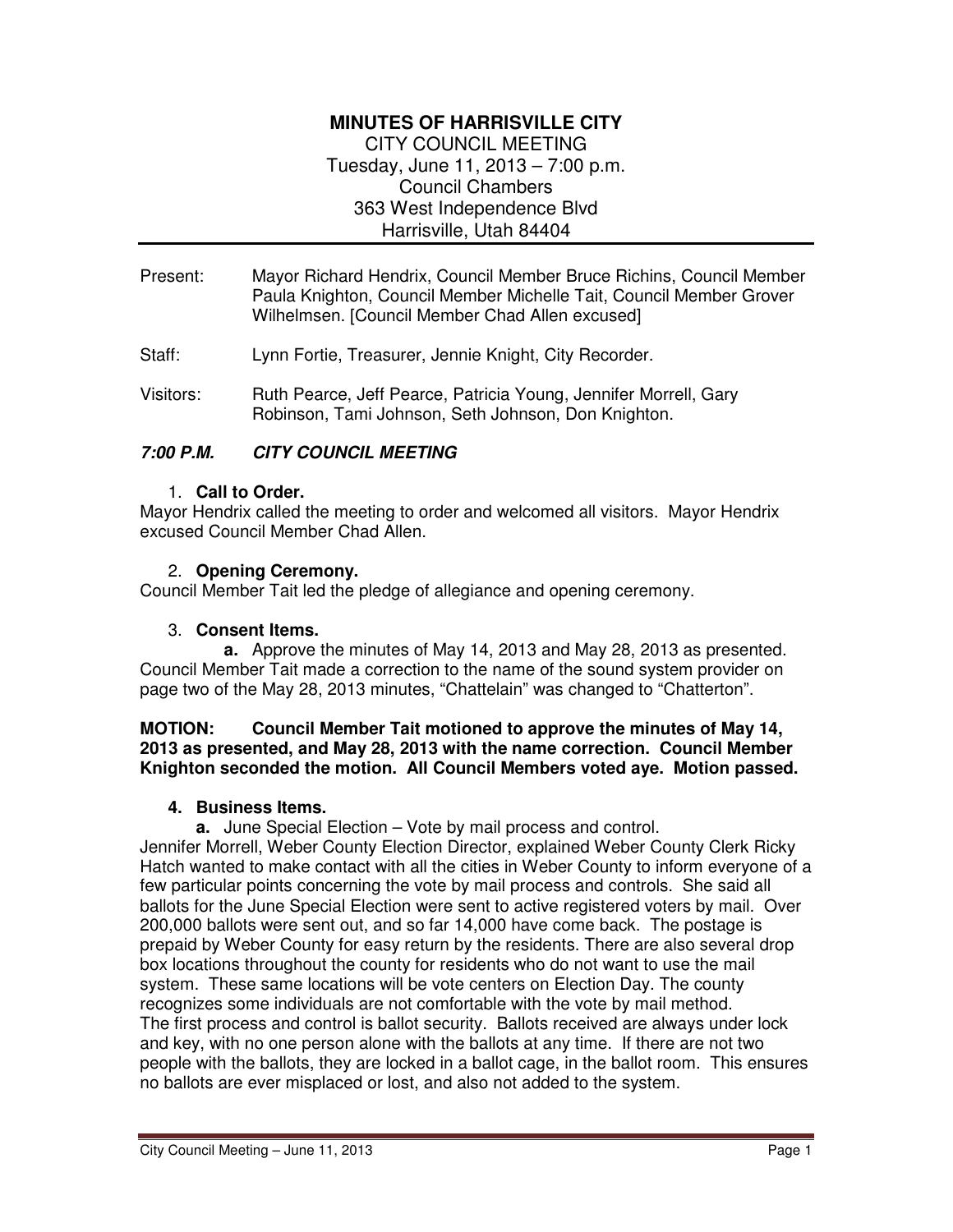Secondly, every voter signature is checked manually. This is an extremely large process but the envelope signature is checked against the voter registration signature. The envelope was designed to allow the county to verify signatures before the ballot is fully opened. This process is completed before Election Day and that way when ballots are calculated they are not worried about the signatures.

The computer system is in a locked secure room, and not connected to the internet. This allows a completely safe environment to tally the ballots.

Council Member Knighton asked about how ballots are sent to registered voters. Jennifer Morrell said active registered voters are sent ballots; inactive voters will receive a post card, asking if they would like a ballot sent to them. She said voters are not removed from the voter rolls, they are made inactive. Council Member Knighton pointed out individuals will have to register to vote as they come of age.

Council Member Tait asked about the timing of the ballot tally process. Jennifer Morrell said ballot tallying will be conducted on election night. She explained they have quite a process in place to allow for the ballots to be counted on Election Night.

Jennifer Morrell pointed out voter turnout is significantly increased through the vote by mail process. She said if they receive 20% that would be fantastic; their goal is 30%. They have received 15% already.

Council Member Wilhelmsen asked about the purpose of the hole in the envelope. Jennifer Morrell said this purpose is to ensure no ballots are left in envelopes. Mayor Hendrix pointed out this is the first time Weber County is conducting a vote by mail election and asked if this will happen in the future. Jennifer Morrell explained this might be a stopping point to the next platform of voting services. The machines are aging, requiring a lot of measures to check. She indicated this will be a middle ground for awhile until the technology will be in place to allow for voting online through the internet. She commented the states that conduct vote by mail elections, bring the ballots into the voter's home to be filled out at their convenience. She said there are strong feelings on both sides. She recently found out the Davis County cities have backed out of conducting their election by mail. Riverdale City will be conducting their election by mail. A lot of people will be watching to see the outcome of this election process. Mayor Hendrix thanked Jennifer Morrell for her presentation.

**b.** PUBLIC HEARING: Discussion and/or possible action of Resolution 2013- 04, a resolution adopting the FY 2012-13 amended budget for the fiscal year ending June 30, 2013.

Lynn Fortie gave a brief summary of the year end totals. He indicated several of the accounts are off balance. He began to research these items to find the answers to why their off, but ran out of time. He gave Council a brief outline of which accounts are off balance. Council Member Knighton speculated the police maintenance and repair account may be one line item that was cut last budget session to balance the budget. Lynn Fortie said he could not clarify this as he did not have appropriate time to research. Council Member Knighton said she didn't think the total amount in this line item was out of the normal range from the past budgets. Mayor Hendrix indicated there have been a few unusual repairs necessary.

Council Member Richins asked about the administrative benefits account that was off balance. Lynn Fortie speculated this may be related to overtime wages that were not going to the right account. He said this may be as simple as a clerical error in the spreadsheet. He will check into this and correct the numbers, if they are incorrect.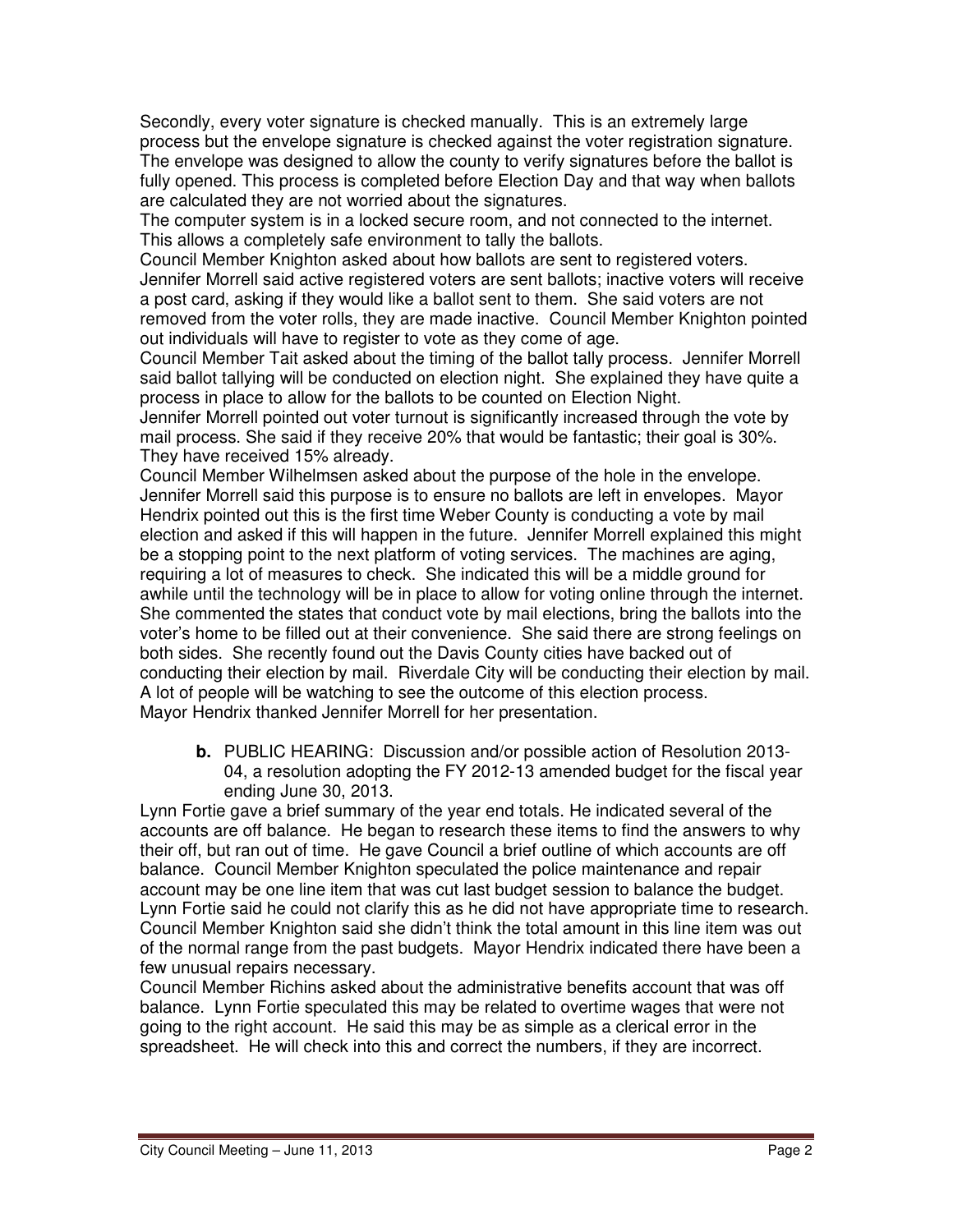#### **MOTION: Council Member Richins motioned to open public hearing on Resolution 2013-04. Council Member Wilhelmsen seconded the motion. All Council Members voted aye. Motion passed.**

Gary Robinson, 234 W Independence Blvd, expressed his concern with Council approving the budget amendment in good faith without the questions answered, regarding the account overages. He inquired if the Council had authority to do this. Mayor Hendrix confirmed Council has authority to vote on the budget amendment. Council Member Knighton asked Mr. Robinson to clarify his concern. Mr. Robinson posed the question to Council whether they would be able to vote in good conscience without these answers. He expressed his opinion that he would have a hard time voting based on the questions asked, and not having the answers, knowing this is the end of the budget year.

#### **MOTION: Council Member Knighton motioned to close the public hearing. Council Member Tait seconded the motion. All Council Members voted aye. Motion passed.**

Council Member Richins commented on the need to keep up on vehicle maintenance, keeping the fleet working is important. Mayor Hendrix pointed out that Council Member Knighton may be correct in the lowering of this line item to cut costs last budget session. Mayor and Council gave discussion on the account overages and how budget cuts from last budget session may have affected these overages. Lynn Fortie expressed this is likely a discrepancy in the spreadsheet. He again informed Council he will research the answers to these questions and deferred to Council on whether they wanted to pass this amendment, so as not to be in violation.

Mayor and Council continued discussion on these overages speculating the benefit increase may have been caused by hiring a  $9<sup>th</sup>$  police officer, when previously there was an 8 man force. Lynn Fortie clarified this overage is in the administrative department, not public safety. Discussion continued on the idea that vehicle maintenance was cut from the recommended amount, and this overage was caused by the additional expenses with vehicle maintenance problems. Council Member Knighton pointed out this is about 50% of the overage.

Mayor Hendrix urged Council to consider passing this resolution to amend the budget and this can be revisited in two weeks at the next meeting with the explanation of where these expenditures occurred. Council Member Tait commented she has implicit trust in Lynn Fortie to discover the cause of these expenditures and correct any clerical error. She said in her opinion these answers can wait. Council Member Knighton agreed stating that over 50% of the expenditure was explained with the police maintenance and repair costs. Lynn Fortie assured Council he always researches discrepancies and corrects any problems that arise in the budget.

Council Member Richins asked what the ramifications of not passing the budget might be. Mayor Hendrix pointed out this has not happened in his experience. Bill Morris said the city will receive a letter of noncompliance. Council Member Richins asked if notification to the state is necessary. Lynn Fortie clarified this information about budget amendment is not submitted to the state.

Mayor and Council gave discussion on whether to table this item. Council Member Knighton said in her opinion most of the deficit has been addressed.

# **MOTION: Council Member Tait motioned to approve Resolution 2013-04, a resolution adopting the FY 2012-13 amended budget for the fiscal year ending**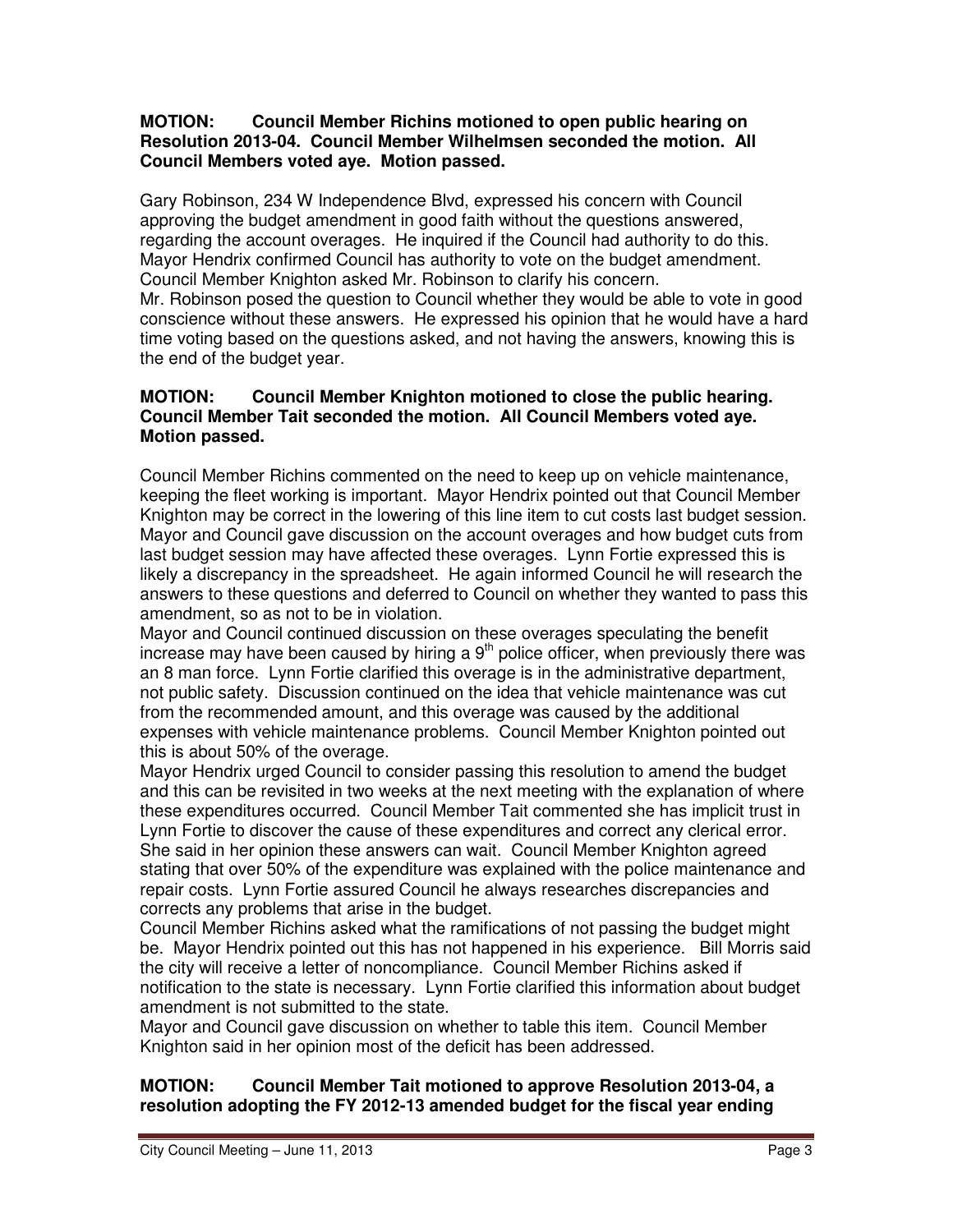**June 30, 2013. Council Member Knighton seconded the motion. A Roll Call vote was taken.** 

| <b>Council Member Allen</b>      | excused |
|----------------------------------|---------|
| <b>Council Member Richins</b>    | No      |
| <b>Council Member Knighton</b>   | Yes     |
| <b>Council Member Tait</b>       | Yes     |
| <b>Council Member Wilhelmsen</b> | Yes     |

# **Motion passed 3-1.**

**c.** PUBLIC HEARING: Resolution 2013-05, a resolution adoption the FY 2013- 14 final budget for the fiscal year ending June 30, 2013 will be **continued** until August 2013, date to be determined by Weber County.

Mayor Hendrix explained there will not be a public hearing on this item during this Council Meeting. The public hearing will take place in August. The date will be determined by Weber County.

#### **MOTION: Council Member Wilhelmsen motioned to continue the discussion on the FY 2013-14 final budget and set a public hearing in line with Truth in Taxation with the date to be determined by Weber County. Council Member Richins seconded the motion. All Council Members voted aye. Motion passed.**

# **5. Public Comments.**

Ruth Pearce, 295 E. 1150 N., posed a question to Council regarding the \$50.00 increase based on years of service. She asked if this is for consecutive years of service or total years of service. She gave several examples of individuals who have served in positions multiple times but not consecutively.

She urged Council to appoint an alternate to the Planning Commission. She said tomorrow's meeting will be a close call, if any member of the commission is ill or are unavailable, they will have to cancel the meeting.

Mayor Hendrix said there are names being considered.

Don Knighton, 171 W. 1100 N., expressed his concern with the lack of a guard rail over at the splash pad. He said there are no grab bars that go down the stairs. He said he has witnessed kids walking around the fence and walking on the retaining wall. He said this is a liability for the city. Mayor Hendrix asked for clarification on which guard rail. Mr. Knighton said the main railing going up by the restrooms.

Patricia Young, 140 W. 2025 N., thanked the public works department for their efficiency when snow plowing. She thanked the City Recorder, Jennie Knight, for being helpful and friendly. She expressed her appreciation for the many details throughout the city; even cutting the grass, and the attention given to the parks.

She expressed her concern about the tree, approximately located at 2150 N. 225 W., that was removed. Her first impression was that the tree was not going to be removed, and was surprised to find that in fact the tree was removed. She said her family has enjoyed picnics at that tree. She suggested two things the city may have done in retrospect. She suggested possibly notifying the public that the tree was going to be removed, even including this in the newsletter. She also urged Council to start thinking about the loss of trees throughout the city, suggesting adding a requirement that builders leave a space in the subdivisions being proposed to plant trees for the environment.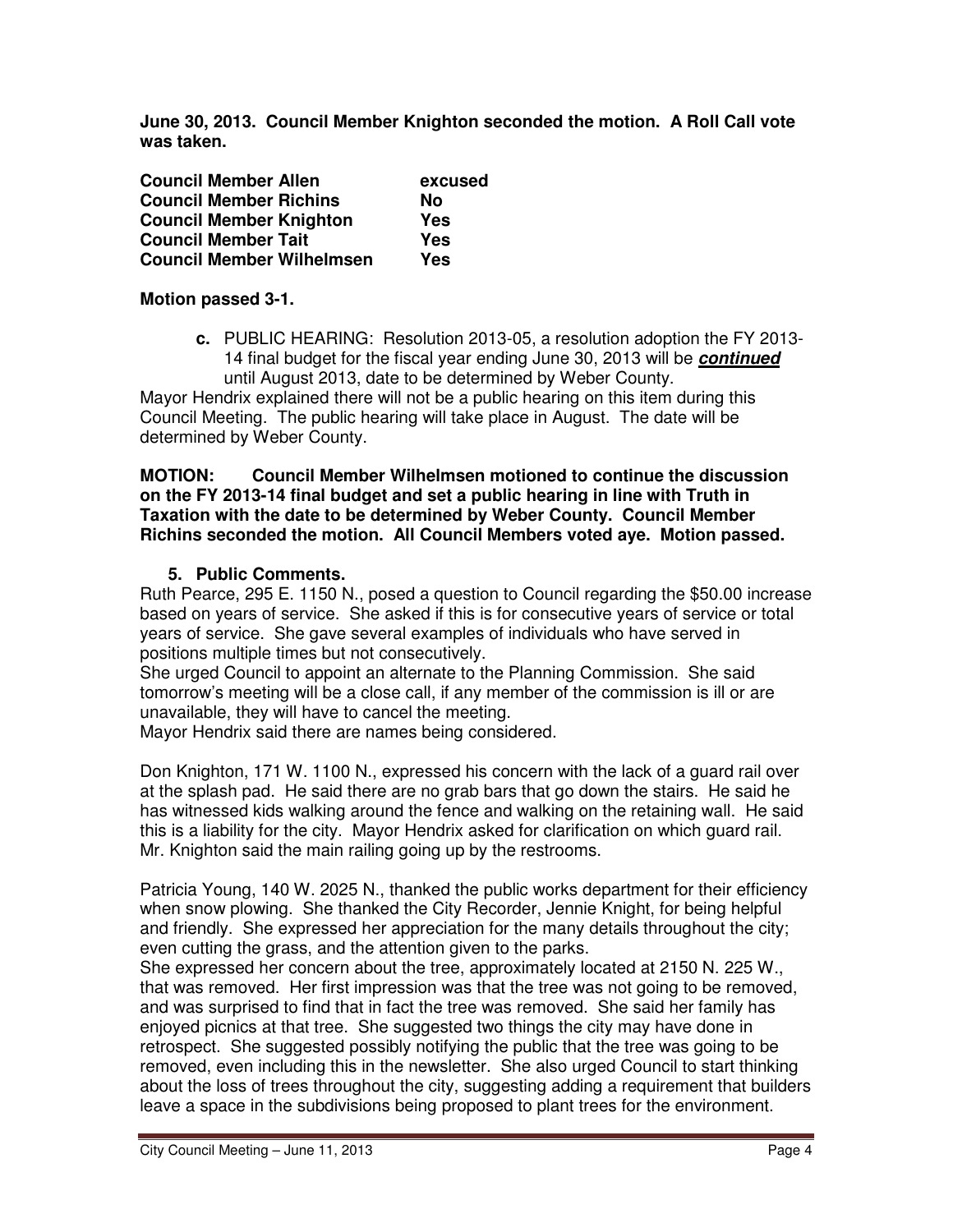Bill Morris addressed Mrs. Young's concerns. He expressed his concern with trees and informed Mrs. Young and Council that he helped put together the community forestry ordinance. He said other residents had raised this concern, expressing this was a community tree. The developer and the adjoining property owner used some provisions in the ordinance to allow for the removal of the tree. The ordinance was also established to protect the oak tree on West Harrisville Road. The other local residents were notified that the tree was being removed. He said three saplings were cut and given to these residents. He acknowledged some of these small things are big things to our resident's. The timeline for tree removal was restricted and did not allow for this notice to be included in the newsletter. He said in his opinion this was a beautiful tree. He informed Mrs. Young there will be a public hearing held the following evening during Planning Commission and urged her to attend and voice her concerns to the developer at that time.

Mayor Hendrix said there is a retention basin required in this development, and possibly trees could be included in that open space. Mayor Hendrix pointed out the new homeowners would have had the ability to remove the tree as well. He thanked Mrs. Young for her concerns and comments and said the City will be more aware of these needs in the future.

Gary Robinson, 234 W Independence Blvd, asked if the city has a tree replacement program and suggested Council consider planting new trees. Council Member Richins responded that several years ago a lot of trees were planted as part of the park renovation program. Mr. Robinson suggested planting tall hard wood trees. Mayor Hendrix said all of the trees up in the main ball park are hard wood trees that were planted to replace the cottonwood trees. Mr. Robinson expressed his concern with removing the cottonwood trees since they attract bats and help keep the mosquitoes down.

Mr. Robinson asked if individual records are kept on each city vehicle to determine its retirement. Mayor Hendrix responded yes. Mr. Robinson commented on the property tax increase proposal and it's relation to sales tax revenue. He asked if sales tax revenue increases, would the property tax be eliminated. He commented the franchise tax that was put into place years ago was intended to do exactly that. He said in his opinion residents can control their spending through sales tax but property tax in mandated.

# **6. Mayor/Council Follow-Up.**

Mayor Hendrix gave Council an update about the candidacy declaration period held the previous week. Four candidates were received for the Mayoral election; Roger Shuman, Bruce Richins, Chad Allen, and Fred Oates. Six candidates were received for the City Council election; Bill Smith, Jeff Lemberes, Gary Robinson, Jeff Pearce, Clarissa Eatchel, and Jennifer Jensen. The primary election will be held August 13, 2013.

Council Member Richins reported he made contact with Chad Titensor and he expressed his willingness to help with social media. Council Member Richins asked for a social media discussion to be included on the next agenda. He also has some items to include. He encouraged Council to consider whether they want a policy in place for the social media regulations. Mayor Hendrix asked if there are other cities that have these types of policies in place. Council Member Richins said yes, he will get copies of their policies to include for this discussion.

# **7. Adjourn.**